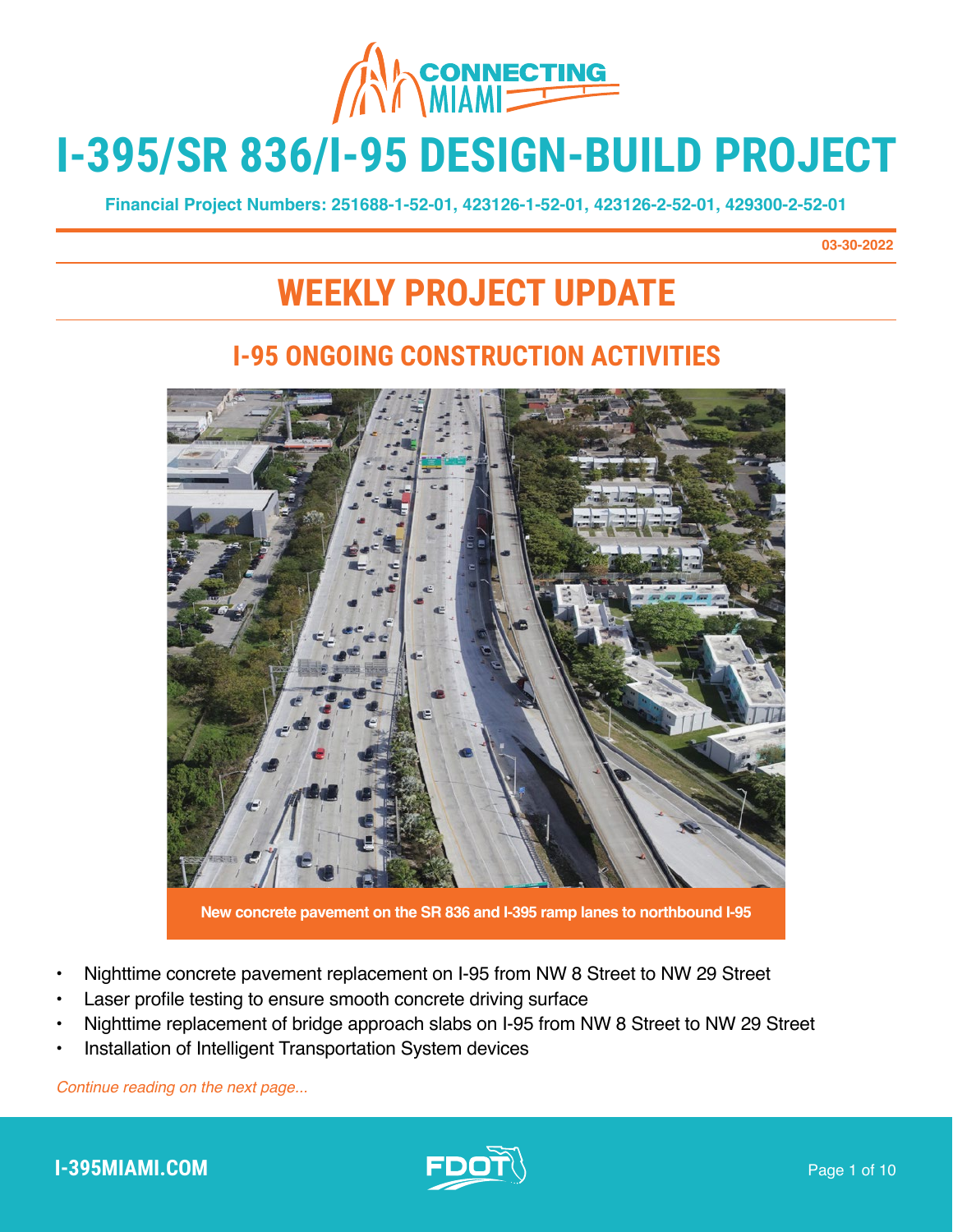- Installation of new quardrail
- Bridge foundation work, including concrete pile driving just east of I-95 adjacent to NW 17 Street and under the core of the interchange
- Ongoing concrete grinding operations on I-95

## **I-95 LANE CLOSURES**

- **• WEDNESDAY, MARCH 30 THROUGH FRIDAY, APRIL 1 AND SUNDAY, APRIL 3 THROUGH FRIDAY, APRIL 8** - Up to four lanes on southbound I-95 from NW 29 Street to NW 8 Street will be closed between the hours of 9 p.m. and 5:30 a.m. The closures on Fridays will occur between the hours of 11 p.m. and 11 a.m.
- **• WEDNESDAY, MARCH 30 THROUGH FRIDAY, APRIL 1 AND SUNDAY, APRIL 3 THROUGH FRIDAY, APRIL 8** - Up to four lanes on northbound I-95 will be closed nightly from NW 8 Street to NW 29 Street between the hours of 9 p.m. and 5:30 a.m. The closures on Fridays will occur between the hours of 11 p.m. and 11 a.m.

#### **NORTHBOUND I-95 RAMP TO EASTBOUND I-395 DETOUR**

- **• WEDNESDAY, MARCH 30 THROUGH FRIDAY, APRIL 1** The northbound I-95 ramp to eastbound I-395 will be closed between the hours of 10 p.m. and 5:30 a.m. Drivers can:
	- Exit at the NW 2 Street ramp (Exit 2B)
	- Continue north on NW 3 Avenue, then turn right on NW 8 Street
	- Continue east on NW/NE 8 Street
	- Turn left on Biscayne Boulevard to access A1A North/Miami Beach

TO VIEW A MAP OF THE DETOUR PLEASE [CLICK HERE.](https://www.i395-miami.com/alerts/details/Alert-395-95NB-06142019.pdf)

#### **NW 17 STREET DAYTIME LANE CLOSURE UNDER I-95**

**• WEDNESDAY, MARCH 30 THROUGH FRIDAY, APRIL 1 AND MONDAY, APRIL 4 THROUGH FRIDAY, APRIL 8** - One travel lane on NW 17 Street under I-95 will be closed as needed between the hours of 9 a.m. and 3:30 p.m. Drivers can use NW 20 Street as an alternate route.

*Continue reading on the next page...*



**I-395MIAMI.COM Page 2 of 10**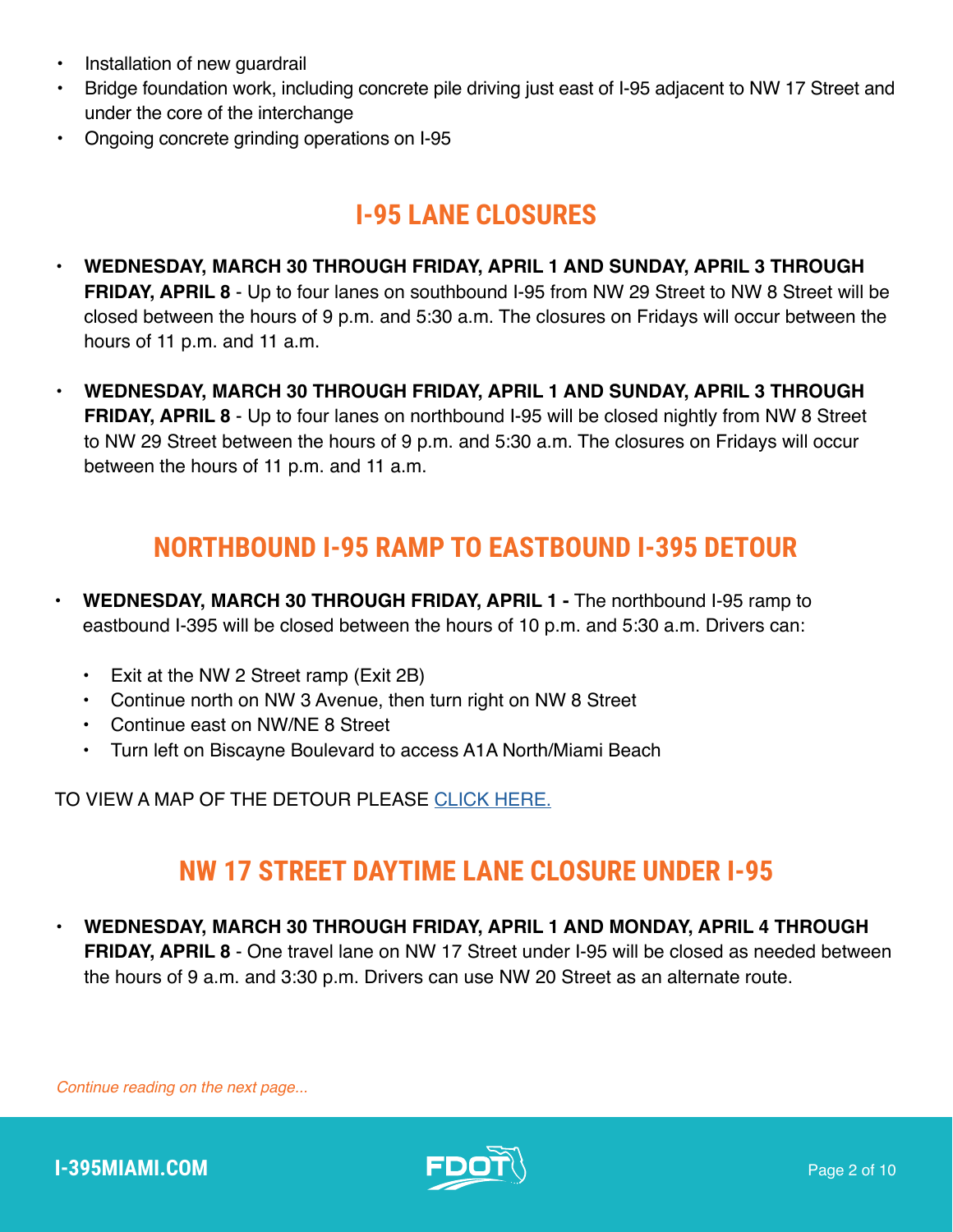#### **I-395 ONGOING CONSTRUCTION ACTIVITIES**



**Installation of segments for a new section of westbound I-395 between NW 1 Place and NW 3 Avenue**

- Construction of a temporary westbound I-395 bypass from just west of NE 1 Avenue to North Miami Avenue
- Driving steel pipes into the ground adjacent to North Miami Avenue and just north of I-395
- Construction of bridge piers at the Overtown Plaza alleyway between NW 3 Avenue and NW 4 Avenue
- Erection of bridge segments between NW 1 Place and NW 3 Avenue
- Foundation construction for signature bridge arch 1 located north of I-395 and just west of NE 2 Avenue
- Removal of concrete molds at arch 2 located north of I-395 and just west of NE 2 Avenue
- Excavation of signature bridge arch 5 east of Biscayne Boulevard adjacent to NE 13 Street

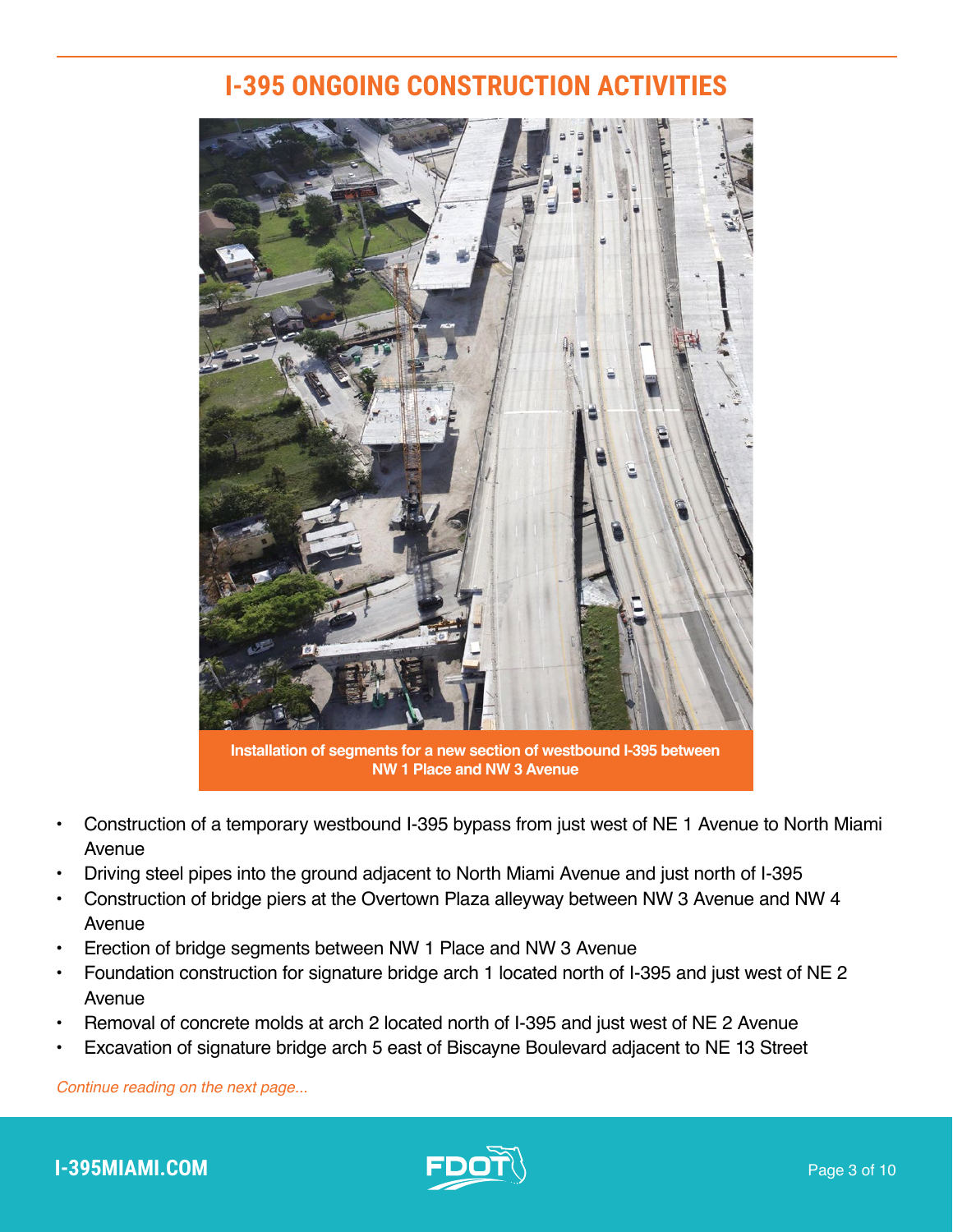- Hammering/driving of steel pipes and sheets into the ground adjacent to I-395 adjacent to NE 2 Avenue
- Preparation for the next concrete pour at the signature bridge center pier foundation located between Biscayne Boulevard and NE 2 Avenue just north of I-395
- Construction of bridge foundations and piers adjacent to I-395 from North Bayshore Drive to west of NW 3 Avenue
- Placement of bridge segments west from North Miami Avenue to the rail tracks south of I-395
- Construction of new entrance ramp to westbound I-395 just west of North Miami Avenue
- Nighttime roadway operations on I-395 from MacArthur Causeway to I-95

#### **I-395 MAINLINE LANE CLOSURES**

- **• WEDNESDAY, MARCH 30 THROUGH FRIDAY, APRIL 1 AND SUNDAY, APRIL 3 THROUGH FRIDAY, APRIL 8** - One lane on mainline eastbound I-395 will be closed from I-95 to Biscayne Boulevard between the hours of 10 p.m. and 5:30 a.m.
- **• WEDNESDAY, MARCH 30 THROUGH FRIDAY, APRIL 1 AND SUNDAY, APRIL 3 THROUGH FRIDAY, APRIL 8** - One lane on mainline westbound I-395 will be closed from Biscayne Boulevard to I-95 between the hours of 10 p.m. and 5:30 a.m.

### **WESTBOUND I-395 RAMP TO NORTHBOUND I-95 DETOUR**

- **• WEDNESDAY, MARCH 30 AND MONDAY, APRIL 4 THROUGH FRIDAY, APRIL 8** The westbound I-395 ramp to northbound I-95 will be closed between the hours of 10 p.m. and 5:30 a.m. The closures on April 5 and 8 will begin at 11:45 p.m. Drivers can:
	- Access the southbound I-95 ramp
	- Exit at SW 7 Street/Brickell Avenue (Exit 1B), then turn left at SW 8 Street
	- Enter the northbound I-95 ramp, then continue north on I-95

TO VIEW A MAP OF THE DETOUR PLEASE [CLICK HERE](https://i395-miami.com/alerts/details/Alert-395-WB395NB95-Map.pdf)

#### **LANE CLOSURE ON NORTHBOUND BISCAYNE BOULEVARD**

**• SUNDAY, APRIL 3 AND MONDAY, APRIL 4** - One lane on northbound Biscayne Boulevard will be closed from NE 11 Street to NE 13 Street between the hours of 9 p.m. and 5:30 a.m.

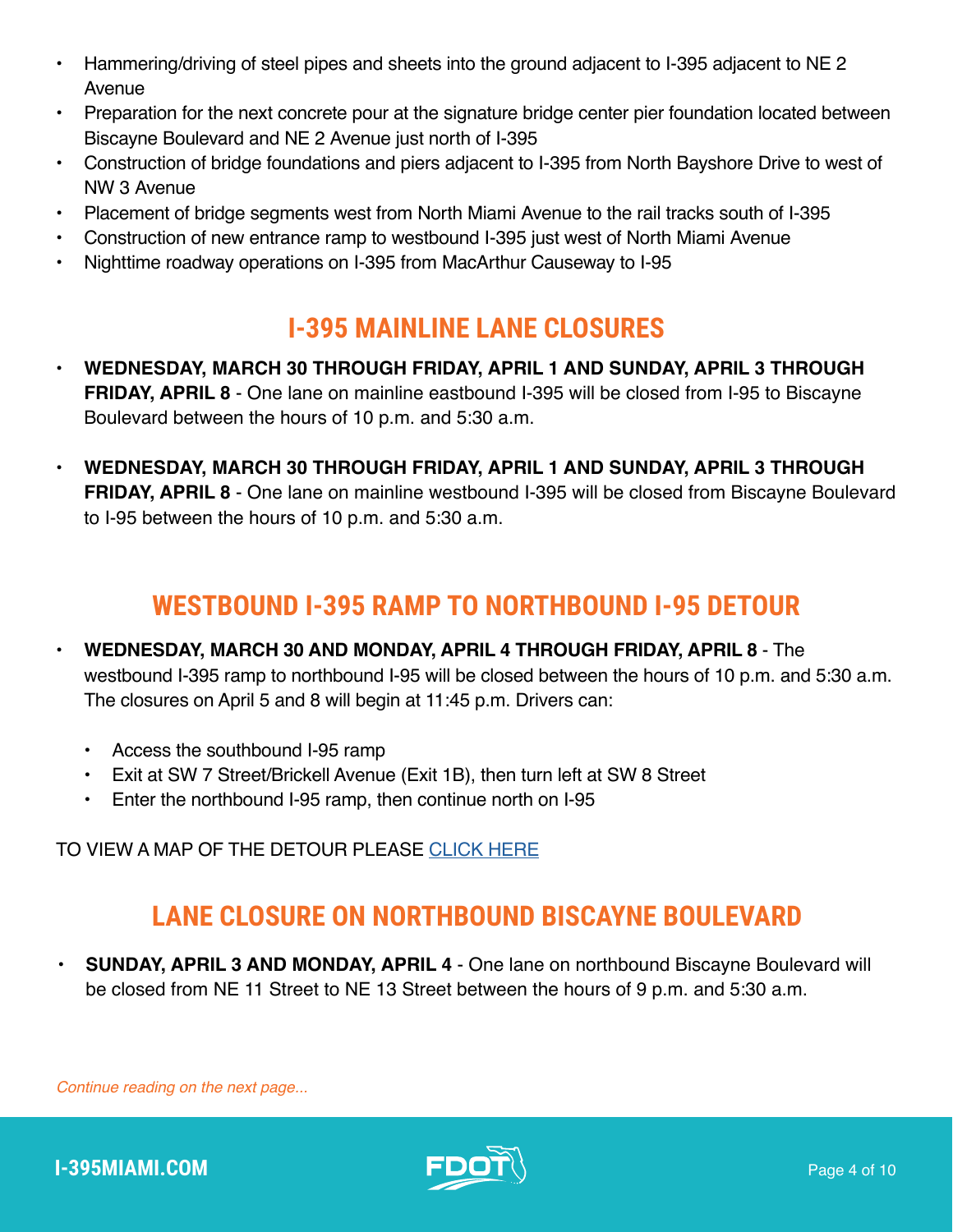#### **NIGHTTIME CLOSURE OF THE NW 3 AVENUE/ NW 14 STREET INTERSECTION**

#### **• WEDNESDAY, MARCH 30 THROUGH FRIDAY, APRIL 1, SUNDAY, APRIL 3 AND MONDAY,**

**APRIL 4** - The NW 3 Avenue/NW 14 Street intersection will be closed between the hours of 10 p.m. and 5:30 a.m.

Northbound drivers on NW 3 Avenue can:

- Turn right on NW 13 Street, then turn left on NW 2 Avenue
- Turn right on NW 14 Street, then turn left on NW 1 Avenue
- Turn left on NW 16 Street to connect with NW 3 Avenue

Southbound drivers on NW 3 Avenue can:

- Turn left on NW 16 Street, then turn right on NW 2 Avenue
- Turn left on NW 15 Street, then turn right on NW 1 Avenue
- Turn left on NW 14 Street, then turn right on North Miami Avenue
- Turn right on NW 11 Street to connect with NW 3 Avenue

Eastbound drivers on NW 14 Street can:

- Turn left on NW 7 Avenue, then turn right on NW 17 Street
- Turn right on NW 1 Avenue to connect with NW 14 Street

Westbound drivers on NW 14 Street can:

- Turn right on NW 1 Avenue, then turn left on NW 17 Street
- Turn left on NW 7 Avenue to connect with NW 14 Street

TO VIEW A MAP OF THE DETOUR PLEASE [CLICK HERE](https://i395-miami.com/alerts/details/NW3AVE-NW14ST-CLOSURE.pdf)

#### **LONG-TERM CLOSURE OF NW 1 PLACE**

• NW 1 Place from NW 13 Street to NW 14 Street will remain continuously closed until further notice to allow the contractor to work on bridges over the roadways.

TO VIEW A MAP OF THE DETOUR PLEASE [CLICK HERE](https://www.i395-miami.com/alerts/details/NW1PLACE-SegDetour.pdf)

#### **CLOSURE OF NW 14 TERRACE**

• NW 14 Terrace will be closed from NW 3 Avenue to NW 2 Avenue until further notice to allow the contractor to construct bridge foundations. Drivers can use NW 15 Street as an alternate.

*Continue reading on the next page...*



**I-395MIAMI.COM Page 5 of 10**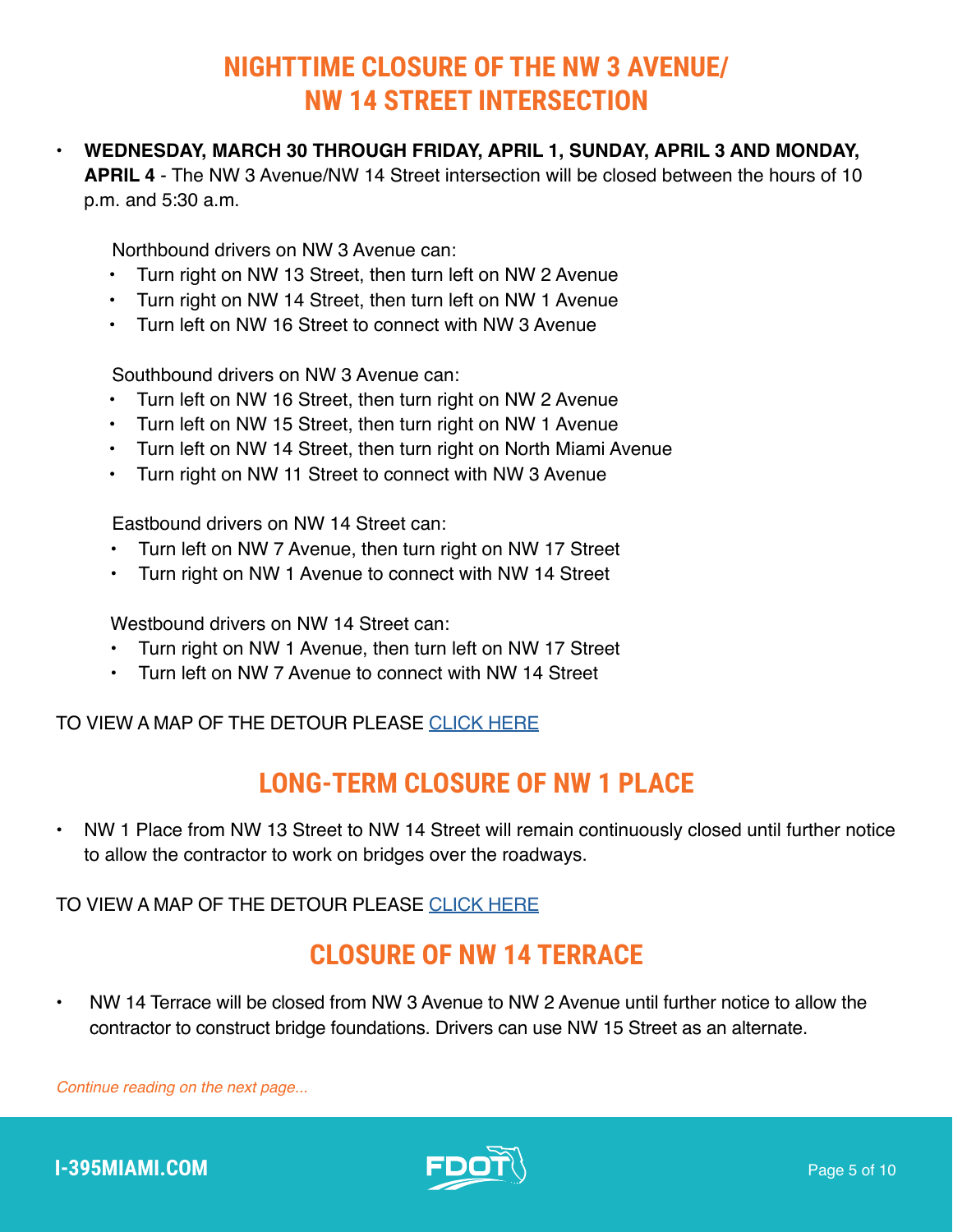#### **CLOSURE OF NW 13 STREET AT NW 1 COURT**

• A section of NW 13 Street at NW 1 Court will be closed until further notice. The closure will allow the contractor to construct bridge caps for the new I-395 bridges.

TO VIEW A MAP OF THE DETOUR PLEASE [CLICK HERE](https://i395-miami.com/alerts/details/Alert-395-NW1CT13ST-Map.pdf)

#### **LONG-TERM CLOSURE OF NW 1 COURT**

• NW 1 Court from NW 13 Street to NW 14 Street and NW 13 Street from NW 1 Avenue to NW 1 Court will remain continuously closed until further notice to allow the contractor to work on bridges over the roadways.

TO VIEW A MAP OF THE DETOUR PLEASE [CLICK HERE](https://i395-miami.com/alerts/details/Alert-395-NW1CT13ST-Map.pdf)



#### **SR 836 ONGOING CONSTRUCTION ACTIVITIES**

**Ongoing assembly of the specialized cap/beam lifter that will erect bridge caps and beams for the new double decked section of SR 836**

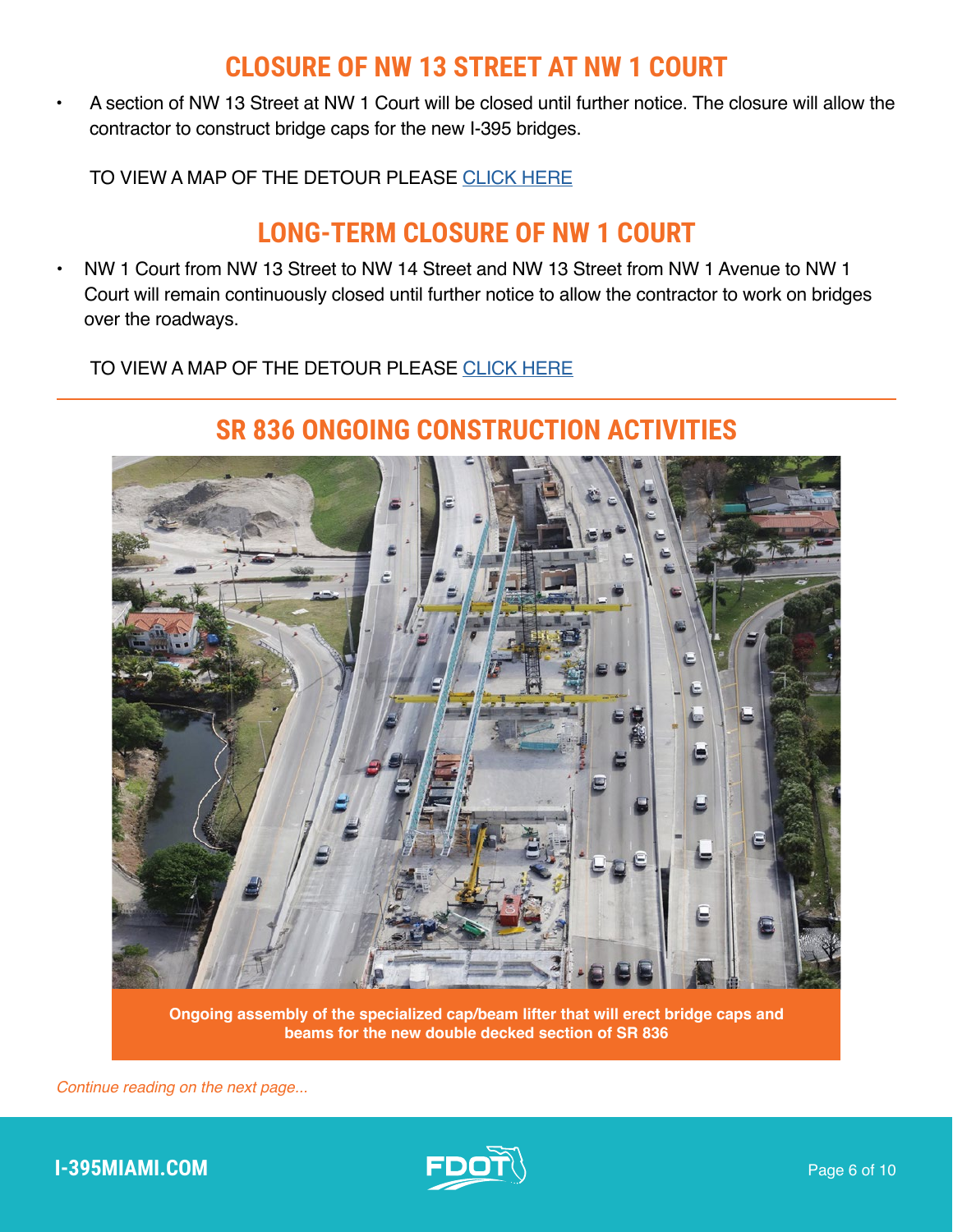- Ongoing widening activities for the eastbound SR 836 ramp to northbound I-95
- Ongoing widening activities on the eastbound SR 836 to northbound I-95 ramp
- Assembly and installation of the cap/beam lifter in the SR 836 median just west of NW 17 Avenue **(NIGHTTIME FULL CLOSURES OF SR 836 WILL BE IMPLEMENTED AS NEEDED)**
- Bridge widening activities on eastbound SR 836 over NW 14 Street and NW 10 Avenue
- Foundation construction just west of the Miami River under SR 836 in the Grove Park neighborhood
- Driving steel sheets into the ground adjacent to SR 836 from NW 7 Avenue to NW 17 Avenue
- Pier construction in the median area of SR 836 between NW 17 Avenue and the toll gantry and just east of NW 17 Avenue
- Foundation construction at the Richard E. Gerstein Justice Building parking area
- Foundation construction east of NW 17 Avenue and under SR 836
- Ongoing casting of bridge caps

### **SR 836 LANE CLOSURES**

- **• WEDNESDAY, MARCH 30 THROUGH FRIDAY, APRIL 1 AND MONDAY, APRIL 4 THROUGH FRIDAY, APRIL 8** - Up to two lanes on eastbound SR 836 from NW 17 Avenue to I-95 will be closed as needed between the hours of 9 p.m. and 5:30 a.m.
- **• WEDNESDAY, MARCH 30 THROUGH FRIDAY, APRIL 1 AND MONDAY, APRIL 4 THROUGH FRIDAY, APRIL 8** - Up to two westbound lanes on SR 836 from I-95 to NW 17 Avenue will be closed as needed between the hours of 9 p.m. and 5:30 a.m.

### **EASTBOUND SR 836 RAMP TO NORTHBOUND I-95 DETOUR**

- **• WEDNESDAY, MARCH 30 AND MONDAY, APRIL 4 THROUGH FRIDAY, APRIL 8** The eastbound SR 836 ramp to northbound I-95 will be closed between the hours of 9 p.m. and 5:30 a.m. Drivers can:
	- Access the southbound I-95/NW 8 Street ramp, then exit at the NW 8 Street/PortMiami ramp
	- Turn left at NW 8 Street
	- Turn left at NW 3 Avenue to access the northbound I-95 ramp

TO VIEW A MAP OF THE DETOUR PLEASE [CLICK HERE](https://i395-miami.com/alerts/details/Alert-395-EB836-NB95-Map.pdf)

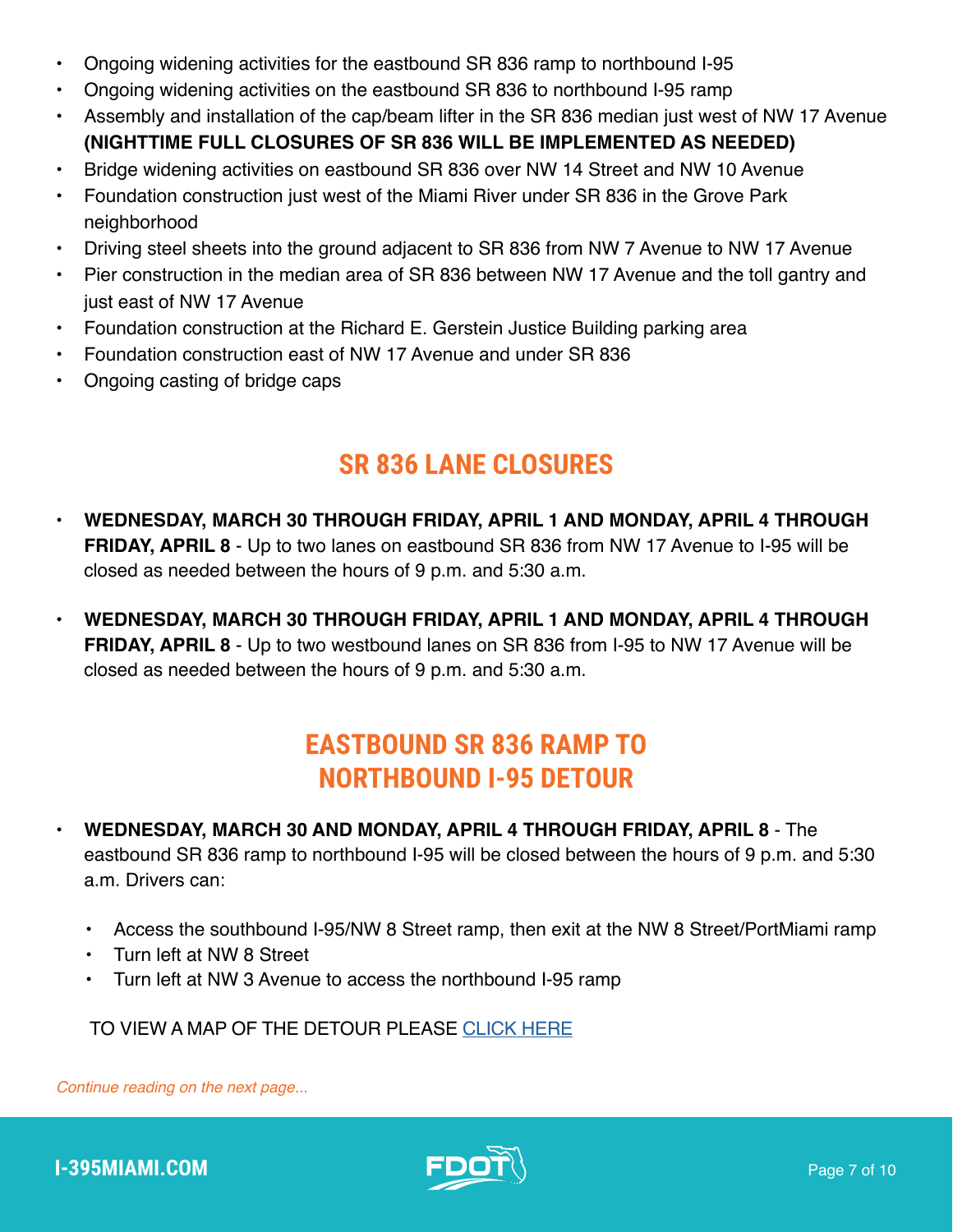#### **NORTHBOUND NW 12 AVENUE RAMP TO EASTBOUND SR 836 CLOSURE**

- **• THURSDAY, MARCH 31 AND MONDAY, APRIL 4** The northbound NW 12 Avenue ramp to eastbound SR 836 will be closed between the hours of 9 p.m. and 5:30 a.m. Drivers can:
	- Continue north on NW 12 Avenue, then turn left on NW 12 Street
	- Turn right on NW 13 Avenue, then turn right on NW 14 Street
	- Turn right on NW 12 Avenue to access the southbound NW 12 Avenue entrance ramp to SR 836 east

TO VIEW A MAP OF THE DETOUR PLEASE [CLICK HERE](https://www.i395-miami.com/alerts/details/Alert-395-NB12EB836-Map.pdf)

### **NW 7 AVENUE LANE CLOSURE**

**• WEDNESDAY, MARCH 30 THROUGH FRIDAY, APRIL 1** - One southbound lane on NW 7 Avenue will be closed as needed from NW 15 Street to NW 14 Street between the hours of 9 a.m. and 3:30 p.m.

#### **NW NORTH RIVER DRIVE/NW 11 STREET LANE CLOSURES**

**• WEDNESDAY, MARCH 30 THROUGH FRIDAY, APRIL 1 AND MONDAY, APRIL 11 THROUGH FRIDAY, APRIL 15** - One NW North River Drive southbound lane will be closed from NW 12 Street and NW 13 Avenue as needed between the hours of 9 a.m. and 3:30 p.m. and 6 p.m. and 5 a.m.

#### **NIGHTTIME CLOSURES OF NW 15 AVENUE AND NW SOUTH RIVER DRIVE UNDER SR 836 FOR BRIDGE WORK**

**• WEDNESDAY, MARCH 30, MONDAY, APRIL 4 AND TUESDAY, APRIL 5** - NW 15 Avenue and NW South River Drive will be closed under SR 836 as needed between the hours of 9 p.m. and 5:30 a.m. to allow the project contractor to pour concrete for a bridge pier.

TO VIEW A MAP OF THE DETOUR PLEASE [CLICK HERE](https://i395-miami.com/alerts/details/Alert-395-15AVESRIVER-Map.pdf)

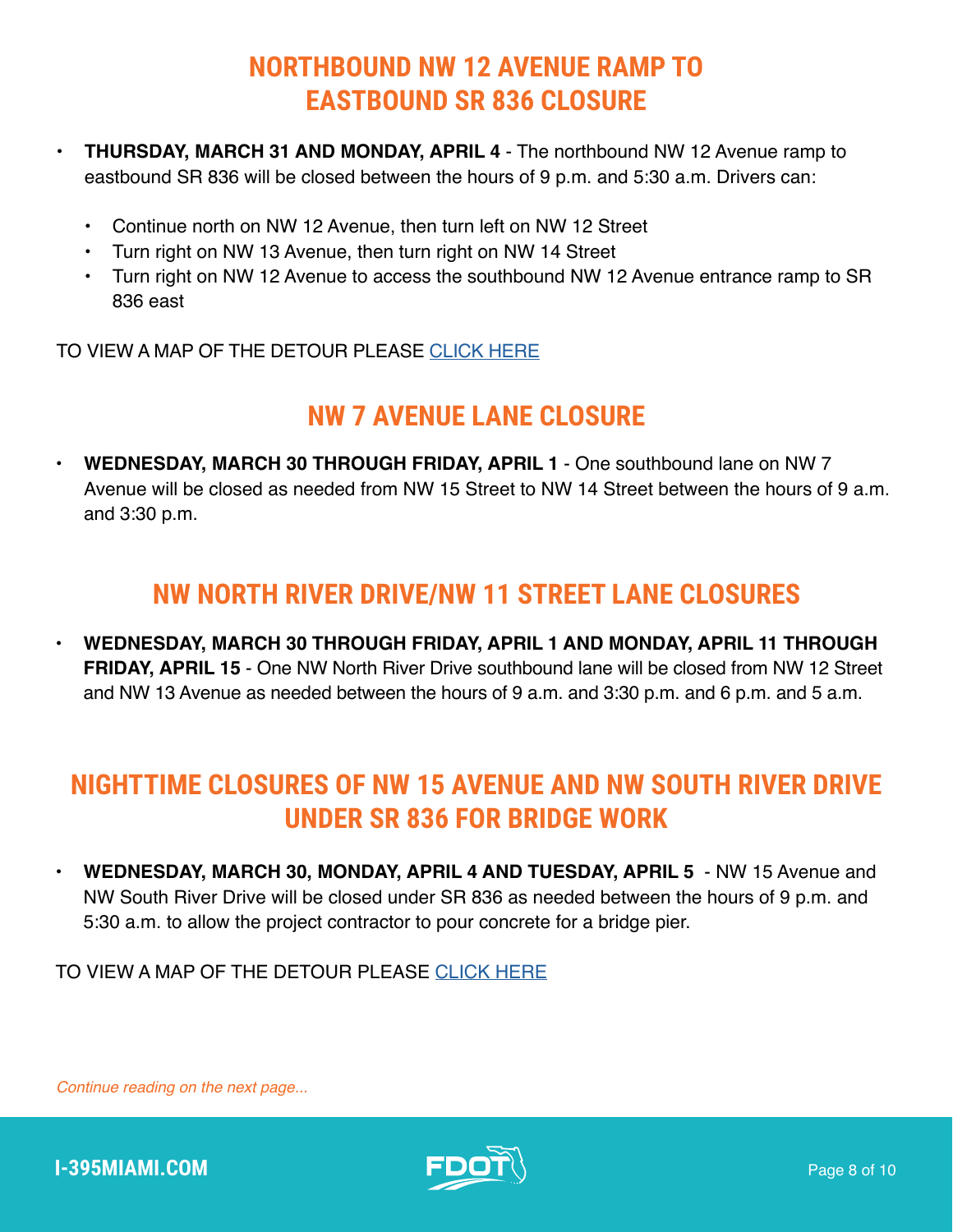### **NW 14 STREET CLOSURE**

- **• FRIDAY, APRIL 1** NW 14 Street will be closed as needed from NW 7 Avenue to NW 10 Avenue between the hours of 9 p.m. and 5:30 a.m.
	- Drivers on westbound NW 14 Street can:
		- Turn right on NW 7 Avenue, then turn left on NW 17 Street
		- Turn left on NW 9 Avenue and follow NW 10 Avenue to connect with NW 14 Street
	- Drivers on eastbound NW 14 Street can:
		- Turn left on NW 10 Avenue and follow NW 9 Avenue, then turn right on NW 17 Street
		- Turn right on NW 7 Avenue to connect with NW 14 Street

TO VIEW A MAP OF THE DETOUR PLEASE [CLICK HERE.](https://i395-miami.com/alerts/details/Alert-395-NW14St-Detour-at-7ave-Map.pdf)

#### **NW 10 AVENUE DETOUR**

- **• MONDAY, APRIL 4 AND TUESDAY, APRIL 5** NW 10 Avenue will be closed as needed from NW 13 Street to NW 14 Street starting between the hours of 9 p.m. and 5:30 a.m.
	- Northbound drivers on NW 10 Avenue can:
		- Go east on NW 13 Street
		- Turn left on NW 8 Avenue
		- Turn left on NW 14 Street to connect with NW 10 Avenue
	- Southbound drivers on NW 10 Avenue can:
		- Go east on NW 14 Street
		- Turn right on NW 8 Court
		- Turn right on NW 13 Street to access NW 10 Avenue

TO VIEW A MAP OF THE DETOUR PLEASE [CLICK HERE.](https://i395-miami.com/alerts/details/Alert-395-NW10-Map.pdf)